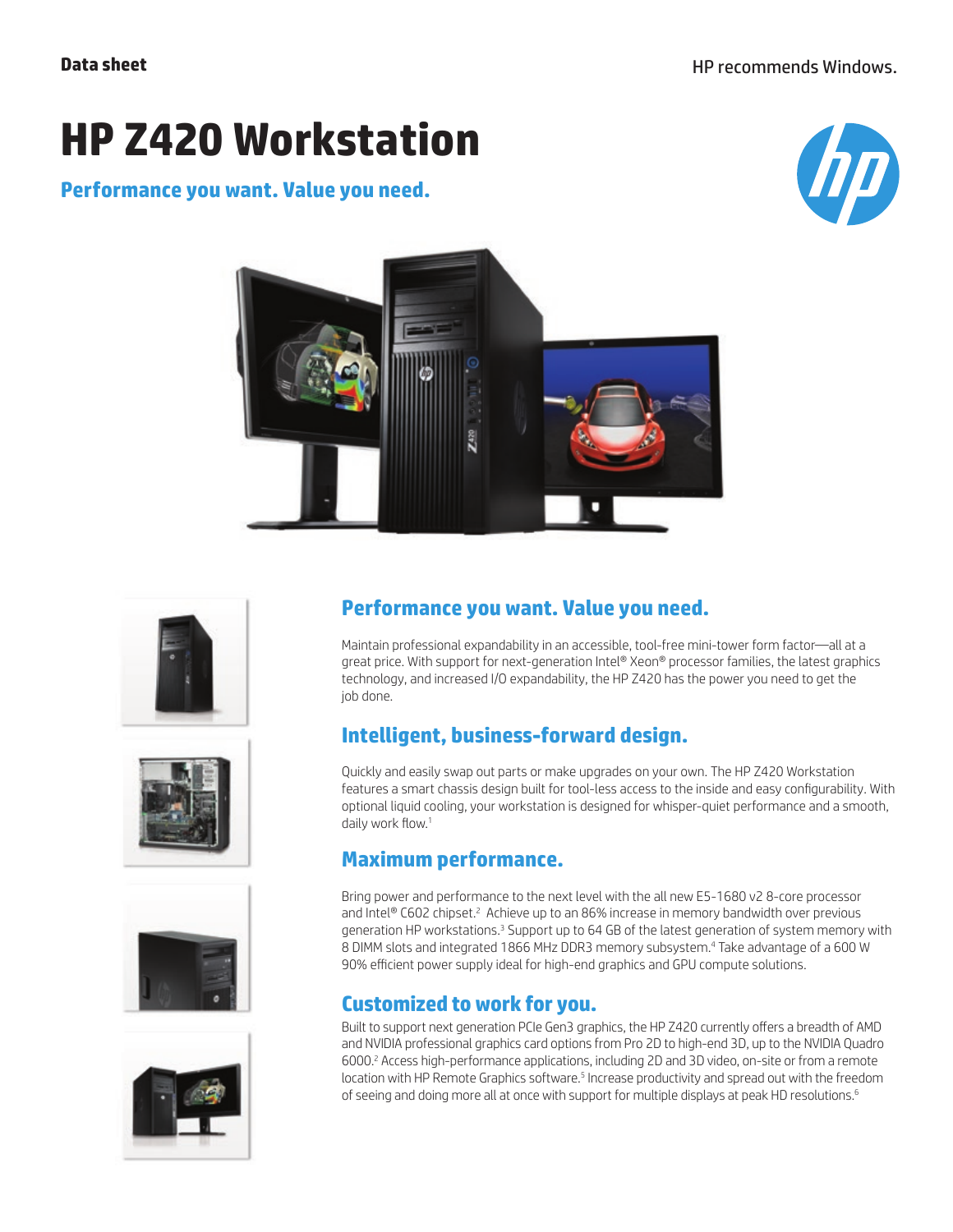#### **HP Z420 Workstation**

| <b>Form Factor</b>                                              | Convertible minitower                                                                                                                                                                                                                                                                                                                                                                                                                                                                                                                                  |            |                |                      |                     |                 |                         |                                             |
|-----------------------------------------------------------------|--------------------------------------------------------------------------------------------------------------------------------------------------------------------------------------------------------------------------------------------------------------------------------------------------------------------------------------------------------------------------------------------------------------------------------------------------------------------------------------------------------------------------------------------------------|------------|----------------|----------------------|---------------------|-----------------|-------------------------|---------------------------------------------|
| <b>Available Operating Systems</b>                              | Windows 7 Professional 32-bit*<br>Windows 7 Professional 64-bit*<br>Windows 7 Ultimate 64-bit*<br>Windows 8 Pro 64-bit**<br>Windows 8 Pro Downgrade to Windows 7 Professional 32-bit**<br>Windows 8 Pro Downgrade to Windows 7 Professional 64-bit**<br>HP Linux Installer Kit<br>SUSE Linux Enterprise Desktop 11 (90 day support)<br>Red Hat Enterprise Linux Desktop/Workstation (1 year support; no preinstalled OS)                                                                                                                               |            |                |                      |                     |                 |                         |                                             |
| <b>Available Processors</b> <sup>1,7,8,9</sup>                  | Processor                                                                                                                                                                                                                                                                                                                                                                                                                                                                                                                                              | GHz        | Cache          | Memory               | Cores               | Hyper-Threading | Intel® vPro™ Technology | Intel® Turbo Boost Technology <sup>10</sup> |
|                                                                 | Intel® Xeon® Processor E5-1680 v2                                                                                                                                                                                                                                                                                                                                                                                                                                                                                                                      | 3.0        | 25 MB          | 1866 MHz             | 8                   | Υ               | Υ                       | 6,10                                        |
|                                                                 | Intel Xeon Processor E5-2650 v2                                                                                                                                                                                                                                                                                                                                                                                                                                                                                                                        | 2.6        | 20 MB          | 1866 MHz             | 8                   | Υ               | Υ                       | 4,8                                         |
|                                                                 | Intel Xeon Processor E5-1660 v2                                                                                                                                                                                                                                                                                                                                                                                                                                                                                                                        | 3.7        | 15 MB          | 1866 MHz             | 6                   | Υ               | Y                       | 2, 3                                        |
|                                                                 | Intel Xeon Processor E5-1650 v2                                                                                                                                                                                                                                                                                                                                                                                                                                                                                                                        | 3.5        | 12 MB          | 1866 MHz             | 6                   | Y               | Y                       | 1,4                                         |
|                                                                 | Intel Xeon Processor E5-1620 v2                                                                                                                                                                                                                                                                                                                                                                                                                                                                                                                        | 3.7        | 10 MB          | 1866 MHz             | 4                   | Y               | Y                       | 0, 2                                        |
|                                                                 | Intel Xeon Processor E5-1607 v2                                                                                                                                                                                                                                                                                                                                                                                                                                                                                                                        | 3.0        | 10 MB          | 1600 MHz             | 4                   | N               | Υ                       | N/A                                         |
|                                                                 | Intel Xeon Processor E5-2687W                                                                                                                                                                                                                                                                                                                                                                                                                                                                                                                          | 3.1        | 20 MB          | 1600 MHz             | 8                   | Y               | Y                       | 3,7                                         |
|                                                                 | Intel Xeon Processor E5-2665                                                                                                                                                                                                                                                                                                                                                                                                                                                                                                                           | 2.4        | 20 MB          | 1600 MHz             | 8                   | Y               | Y                       | 4,7                                         |
|                                                                 | Intel Xeon Processor E5-1660                                                                                                                                                                                                                                                                                                                                                                                                                                                                                                                           | 3.3        | 15 MB          | 1600 MHz             | 6                   | Y<br>Y          | Y<br>Y                  | 3,6                                         |
|                                                                 | Intel Xeon Processor E5-1650                                                                                                                                                                                                                                                                                                                                                                                                                                                                                                                           | 3.2        | 12 MB          | 1600 MHz             | 6<br>$\overline{4}$ | Y               | Y                       | 3.6<br>2,3                                  |
|                                                                 | Intel Xeon Processor E5-1620<br>Intel Xeon Processor E5-1607                                                                                                                                                                                                                                                                                                                                                                                                                                                                                           | 3.6<br>3.0 | 10 MB<br>10 MB | 1600 MHz<br>1066 MHz | 4                   | Ν               | Y                       | N/A                                         |
|                                                                 | Intel Xeon Processor E5-1603                                                                                                                                                                                                                                                                                                                                                                                                                                                                                                                           | 2.8        | 10 MB          | 1066 MHz             | $\overline{4}$      | Ν               | Y                       | N/A                                         |
|                                                                 |                                                                                                                                                                                                                                                                                                                                                                                                                                                                                                                                                        |            |                |                      |                     |                 |                         |                                             |
| Chipset                                                         | Intel® C602 Chipset                                                                                                                                                                                                                                                                                                                                                                                                                                                                                                                                    |            |                |                      |                     |                 |                         |                                             |
| Memory <sup>11</sup>                                            | 8 DIMM slots, up to 64 GB ECC unbuffered DDR3 1866 MHz; 4 channels per CPU                                                                                                                                                                                                                                                                                                                                                                                                                                                                             |            |                |                      |                     |                 |                         |                                             |
| <b>Drive Controllers</b>                                        | Integrated 6-channel SATA controller: 2 ports 6 Gb/s + 4 ports 3 Gb/s, RAID 0, 1, 5, 10 capable; Optional SAS controller: LSI 9212-4i 4-port SAS/SATA 6 Gb/s,<br>RAID 0, 1, 10 capable; Optional SAS controller: LSI 9217 -4i4e 8-port SAS/SATA 6 Gb/s, RAID 0, 1, 10 capable                                                                                                                                                                                                                                                                          |            |                |                      |                     |                 |                         |                                             |
| Storage <sup>12,13</sup>                                        | Up to (4) 3.5-inch 7200 rpm SATA drives: 250, 500 GB, 1, 2, 3 TB, 12 TB max; Up to (4) 2.5-inch 10K rpm SATA drives: 250, 500 GB, 1 TB, 4 TB max; Up to (4) 2.5-inch<br>10K rpm SAS drives: 300, 600, 900 GB, 1.2 TB, 4.8 TB max; Up to (4) 3.5-inch 15K rpm SAS drives: 300, 450, 600 GB, 2.4 TB max; Up to (4) 2.5-inch SATA solid state<br>drives: 128, 240, 256, 480, 512 GB, 2.0 TB max. Note: Fourth 3.5-inch drive occupies one external 5.25-inch bay. Fourth 2.5-inch drive is installed into top optical bay<br>handle.                      |            |                |                      |                     |                 |                         |                                             |
| Optical Storage <sup>14,15</sup>                                | DVD-ROM, DVD+/-RW DL Super-Multi, Blu-ray Writer, 14-in-1 Media Card Reader, 22-in-1 Media Card Reader                                                                                                                                                                                                                                                                                                                                                                                                                                                 |            |                |                      |                     |                 |                         |                                             |
| <b>Drive Bays</b>                                               | 3 external 5.25-inch bays, 3 internal 3.5-inch HDD bays (4 total when using 5.25-inch bay converters); up to 4 eSATA                                                                                                                                                                                                                                                                                                                                                                                                                                   |            |                |                      |                     |                 |                         |                                             |
| <b>Expansion Slots</b>                                          | 2 PCI Express Gen3 x16 mechanical/electrical; 1 PCI Express Gen3 x8 mechanical/electrical; 1 PCI Express Gen2 x8 mechanical/x4 electrical;<br>1 PCI Express Gen2 x4 mechanical/x1 electrical; 1 Legacy PCI                                                                                                                                                                                                                                                                                                                                             |            |                |                      |                     |                 |                         |                                             |
| <b>Available Graphics</b>                                       | Professional 2D:<br>NVIDIA NVS 300, NVIDIA NVS 310, NVIDIA NVS 315, NVIDIA NVS 510<br>Entry 3D:<br>NVIDIA Quadro 410, NVIDIA Quadro K600, AMD FirePro™ V3900<br>Mid-range 3D:<br>NVIDIA Quadro K2000<br>High-end 3D:<br>NVIDIA Quadro K4000, NVIDIA Quadro K5000, NVIDIA Quadro 6000, AMD FirePro™ W7000, NVIDIA Tesla C2075, NVIDIA Tesla K20c                                                                                                                                                                                                        |            |                |                      |                     |                 |                         |                                             |
| Audio                                                           | Integrated Intel/Realtek HD ALC262 Audio; Creative Recon3D PCIe Audio Card; optional HP Thin USB Powered Speakers                                                                                                                                                                                                                                                                                                                                                                                                                                      |            |                |                      |                     |                 |                         |                                             |
| Network                                                         | Integrated Intel GbE LAN; Optional Intel CT x1 PCIe NIC; Optional Intel Ethernet I210-T1 PCIe NIC; Optional Broadcom NIC; Optional HP 361T PCIe Dual Port Gigabit NIC;<br>Optional HP X520 10GbE Dual Port Adapter; Optional HP 10GbE SFP+ SR Transceiver; Infineon TPM 1.2 Controller                                                                                                                                                                                                                                                                 |            |                |                      |                     |                 |                         |                                             |
| <b>Ports</b>                                                    | Front:<br>2 USB 3.0, 1 USB 2.0, 1 IEEE 1394a standard, 1 microphone in, 1 headphone out, HP 22-in-1 Media Card Reader (optional)<br>2 USB 3.0, 4 USB 2.0, 1 IEEE 1394a standard, 2 IEEE 1394b ports via optional add-in PCIe card, 1 audio in, 1 audio out, 1 microphone in, 2 PS/2,<br>Rear:<br>1 RJ-45 to integrated Gigabit LAN, 1 serial via optional adapter, 1 Thunderbolt™ 2 port via optional add-in PCIe card <sup>1,16</sup><br>6 USB 2.0, supports up to three HP Internal USB Port Kits (one two-port kit on each 2x5 header)<br>Internal: |            |                |                      |                     |                 |                         |                                             |
| <b>Input Devices</b>                                            | PS/2 standard keyboard; USB standard keyboard; USB Smart Card Keyboard; PS/2 optical scroll mouse; USB 2-button optical scroll mouse; USB 3-button optical mouse;<br>USB SpaceExplorer; USB SpacePilot; USB Laser Scroll Mouse                                                                                                                                                                                                                                                                                                                         |            |                |                      |                     |                 |                         |                                             |
| Dimensions (H x W x D)                                          | 17.63 x 7.0 x 17.5 in (44.76 x 17.78 x 44.52 cm)                                                                                                                                                                                                                                                                                                                                                                                                                                                                                                       |            |                |                      |                     |                 |                         |                                             |
| <b>Power Supply</b>                                             | 600 Watt 90% efficient power supply                                                                                                                                                                                                                                                                                                                                                                                                                                                                                                                    |            |                |                      |                     |                 |                         |                                             |
| <b>Compatible Displays (screen</b><br>size diagonally measured) | HP DreamColor LP2480zx Professional Display (24-inch diagonal widescreen), HP ZR30w 30-inch S-IPS LCD Monitor, HP ZR2740w 27-inch LED Backlit IPS Monitor,<br>HP ZR2440w 24-inch LED Backlit IPS Monitor, HP ZR2240w 21.5-inch LED Backlit IPS Monitor, HP ZR2040w 20-inch LED Backlit IPS Monitor                                                                                                                                                                                                                                                     |            |                |                      |                     |                 |                         |                                             |
| Warranty <sup>17</sup>                                          | Limited three-year Mon-Fri 8-5 next business day, parts, labor and 24x7 phone support, terms and conditions may vary. Extendable up to five years.                                                                                                                                                                                                                                                                                                                                                                                                     |            |                |                      |                     |                 |                         |                                             |